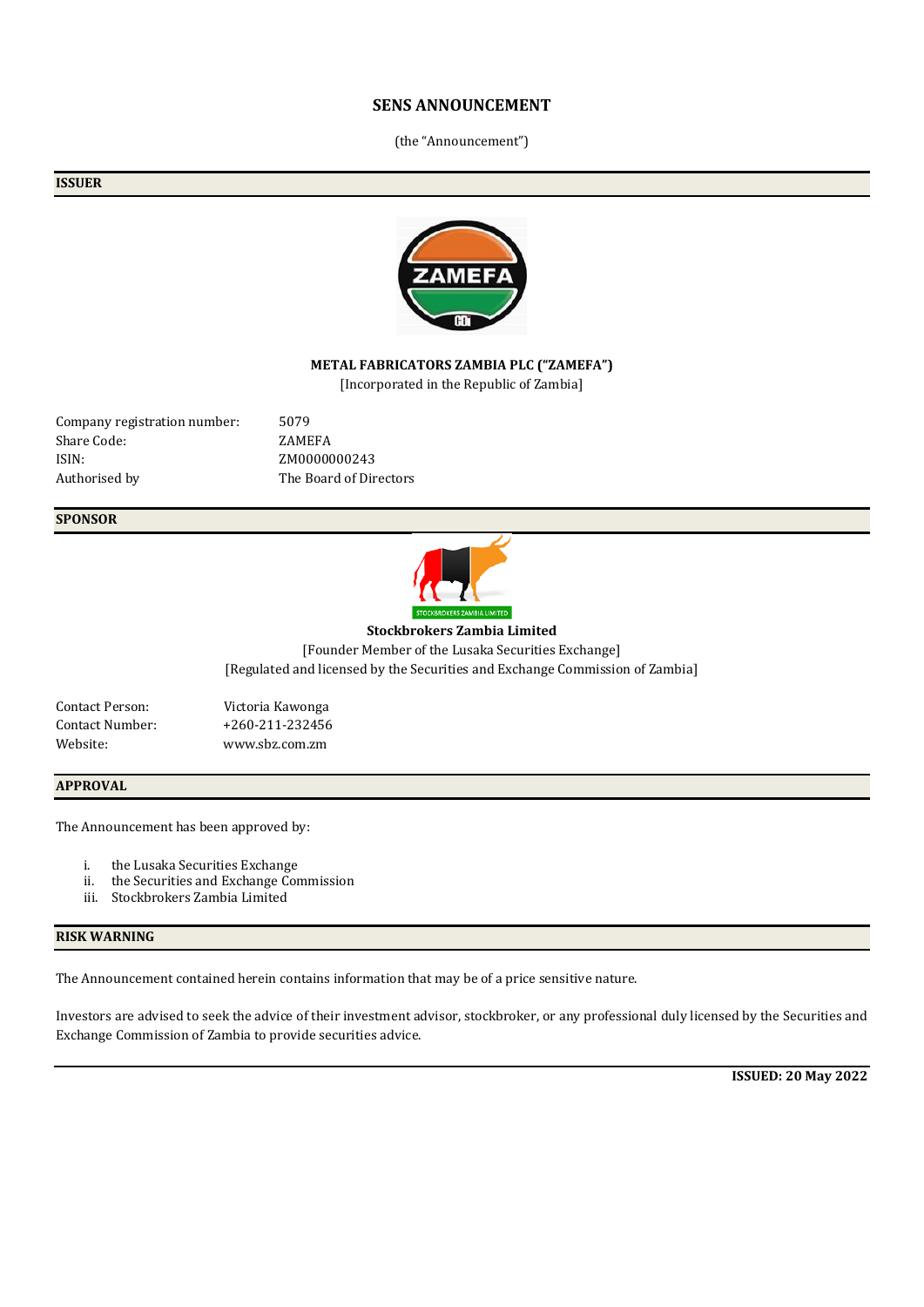

### **METAL FABRICATORS OF ZAMBIA PLC** [Company incorporated in the Republic of Zambia] Company Registration Number: 5079 Share Code: ZAMEFA ISIN: ZM0000000243 **["ZAMEFA" or "the Company"]**

In compliance with the Securities Act No. 41 of 2016 and the Listing Requirements of the Lusaka Securities Exchange, Metal Fabricators of Zambia PLC (ZAMEFA) announces its separate and consolidated results for the six-month period ("Period") ended 31st March 2022.

### **Extract from Statement of Profit or Loss and other Comprehensive Income**

|                                                                       | Group                              |                             | Company                            |                             |  |
|-----------------------------------------------------------------------|------------------------------------|-----------------------------|------------------------------------|-----------------------------|--|
|                                                                       | <b>Period ended</b><br>31-Mar-2022 | Period ended<br>31-Mar-2021 | <b>Period ended</b><br>31-Mar-2022 | Period ended<br>31-Mar-2021 |  |
|                                                                       | <b>Zmw'000</b>                     | Zmw'000                     | Zmw'000                            | Zmw'000                     |  |
| Revenue                                                               | 1 029 998                          | 1 145 534                   | 1 029 998                          | 1 145 534                   |  |
| <b>Gross profit</b>                                                   | 33 1 25                            | 66 429                      | 33 125                             | 66 429                      |  |
| Operating profit                                                      | 3 2 3 5                            | 20 204                      | 3 2 5 5                            | 20 229                      |  |
| Net Finance costs                                                     | (8204)                             | (10092)                     | (8204)                             | (10092)                     |  |
| Net foreign exchange losses                                           | (18861)                            | (24511)                     | (19018)                            | (25035)                     |  |
| Loss before income tax                                                | (23 830)                           | (14399)                     | (23967)                            | (14898)                     |  |
| Income tax                                                            | 1936                               |                             | 1957                               |                             |  |
| Loss for the period                                                   | (21894)                            | (14399)                     | (22010)                            | (14898)                     |  |
| Other comprehensive income                                            |                                    |                             |                                    |                             |  |
| Items that will be reclassified subsequently to the profit or<br>loss |                                    |                             |                                    |                             |  |
| Exchange difference on<br>translation of foreign operation            | (574)                              | (1826)                      |                                    |                             |  |
| Total comprehensive loss for the<br>period                            | (22468)                            | (16 225)                    | (22010)                            | (14898)                     |  |
| Loss per Ordinary share                                               | (0.81)                             | (0.53)                      | (0.81)                             | (0.55)                      |  |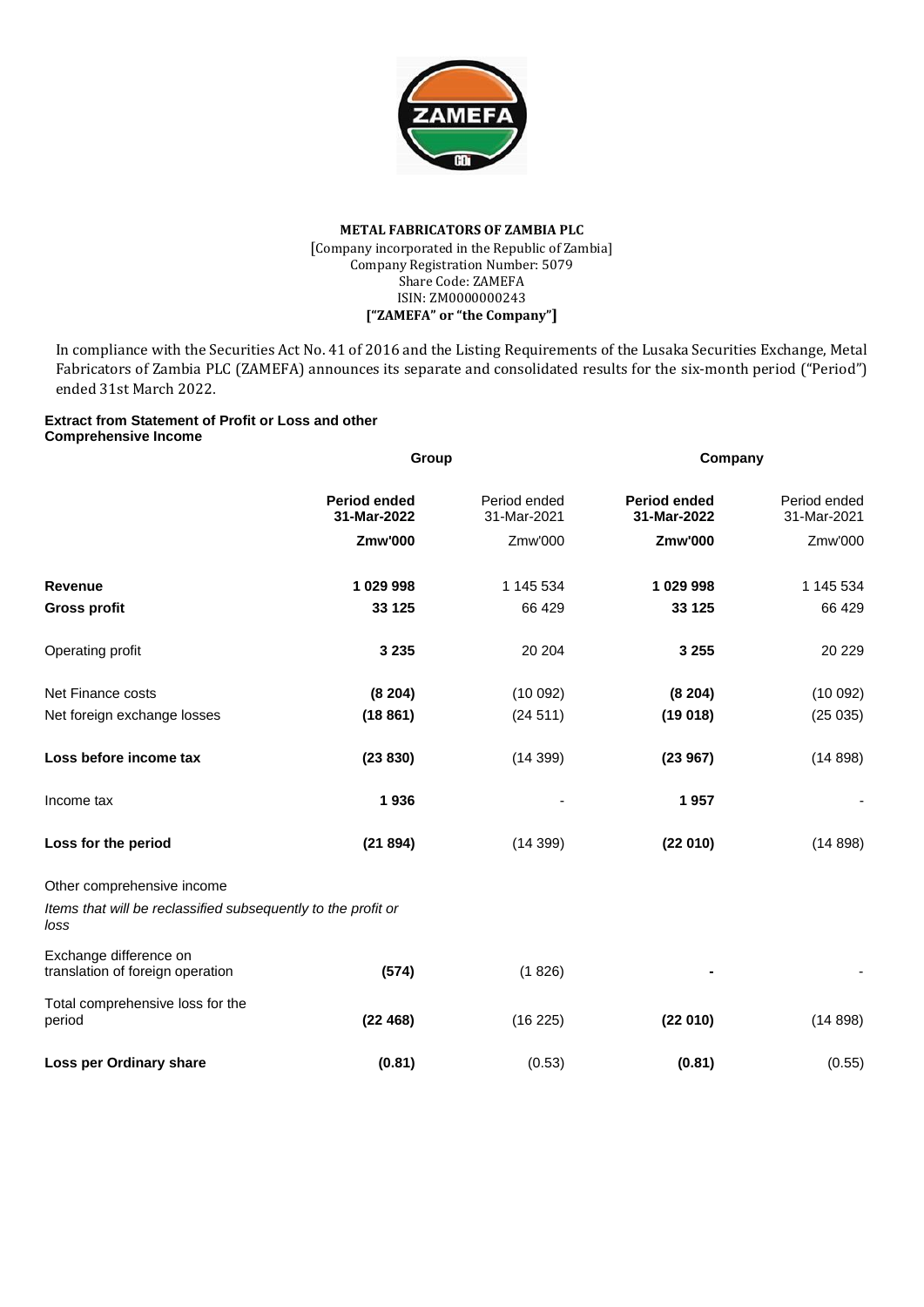## **Extract from Statement of Financial Position**

|                                      | Group          |             | Company     |             |
|--------------------------------------|----------------|-------------|-------------|-------------|
|                                      | 31-Mar-2022    | 31-Mar-2021 | 31-Mar-2022 | 31-Mar-2021 |
|                                      | <b>Zmw'000</b> | Zmw'000     | Zmw'000     | Zmw'000     |
| Assets                               |                |             |             |             |
| <b>Non-current assets</b>            |                |             |             |             |
| Property, plant and equipment        | 126 120        | 128 014     | 126 120     | 128 014     |
| Deferred tax                         | 801            | 7618        | 771         | 7 5 6 9     |
| <b>Total non-current assets</b>      | 126 921        | 135 632     | 126 891     | 135 583     |
| <b>Current assets</b>                |                |             |             |             |
| Other current assets                 | 528 637        | 759 378     | 536 941     | 769 450     |
| Cash and cash equivalents            | 66 804         | 31 288      | 63811       | 27 681      |
| <b>Total current assets</b>          | 595 441        | 790 666     | 600 752     | 797 131     |
| <b>Total assets</b>                  | 722 362        | 926 298     | 727 643     | 932 714     |
| <b>Equity and liabilities</b>        |                |             |             |             |
| capital and reserves                 |                |             |             |             |
| Share capital                        | 271            | 271         | 271         | 271         |
| Equity loan                          | 365 000        | 365 000     | 365 000     | 365 000     |
| Revaluation surplus                  | 112 188        | 112 188     | 112 188     | 112 188     |
| Share based payment reserve          | 208            | 208         | 208         | 208         |
| Foreign currency translation reserve | (1849)         | (3005)      |             |             |
| <b>Accumulated loss</b>              | (315439)       | (360097)    | (311 802)   | (356 453)   |
| <b>Total equity</b>                  | 160 379        | 114 565     | 165 865     | 121 214     |
| <b>Non-current liabilities</b>       |                |             |             |             |
| Retirement benefit obligations       | 7837           | 6 1 1 7     | 7837        | 6 1 1 7     |
| <b>Total non-current liabilities</b> | 7837           | 6 1 1 7     | 7837        | 6 1 1 7     |
| <b>Current liabilities</b>           |                |             |             |             |
| Trade payables                       | 484 695        | 642 026     | 484 490     | 641 793     |
| <b>Bank overdrafts</b>               | 64 555         | 163 590     | 64 555      | 163 590     |
| Taxation                             | 4896           |             | 4896        |             |
| <b>Total current liabilities</b>     | 554 146        | 805 616     | 553 941     | 805 383     |
| <b>Total liabilities</b>             | 561 983        | 811 733     | 561 778     | 811 500     |
| <b>Total equity and liabilities</b>  | 722 362        | 926 298     | 727 643     | 932 714     |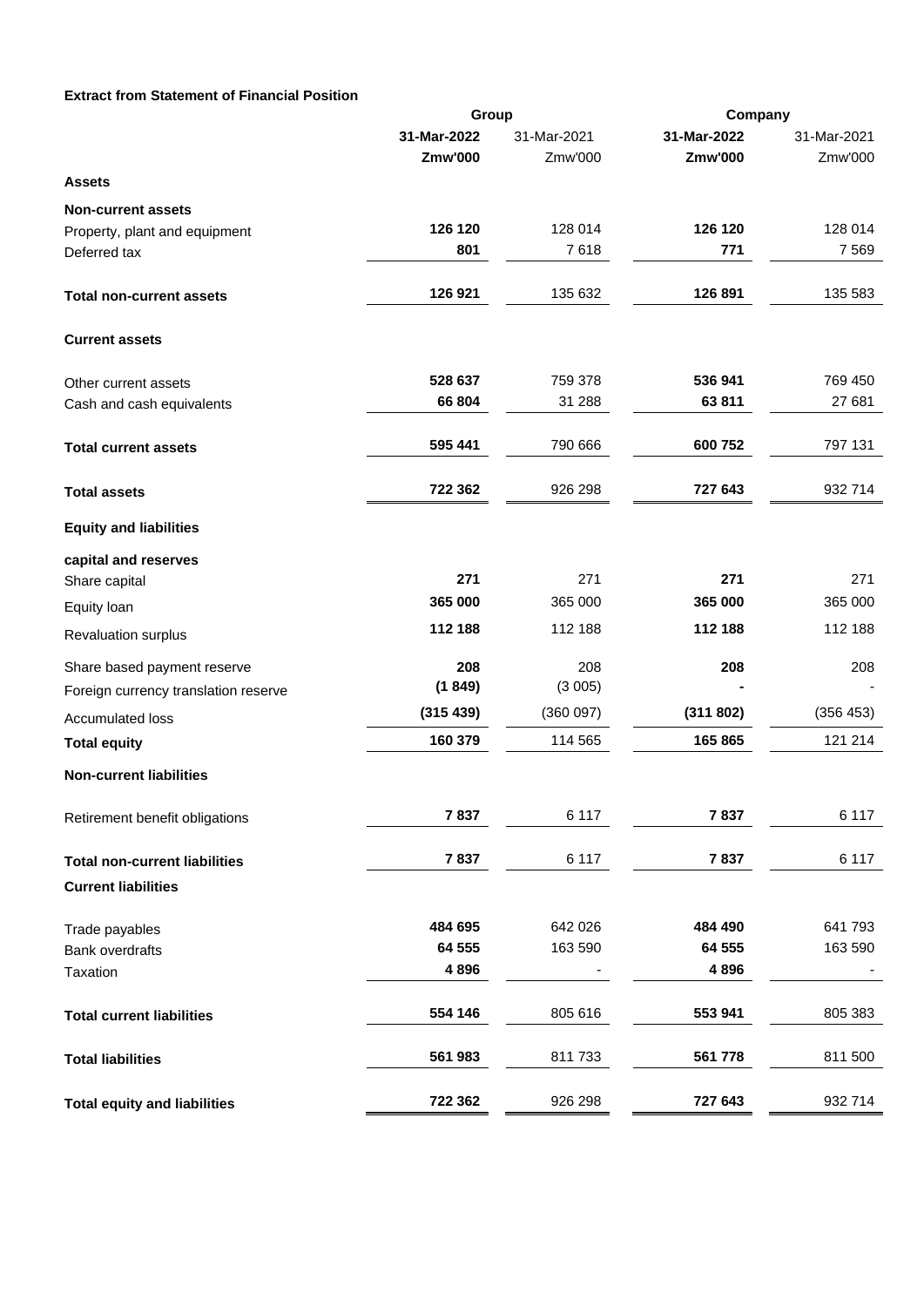### **Statement of changes in equity**

# **Group**

|                                      | <b>Share</b><br>capital | <b>Equity</b><br>Loan    | <b>Revaluation</b><br>reserve | <b>Accumulated</b><br>loss | Foreign<br>currency<br>translation<br>reserve | <b>Share</b><br><b>Based</b><br><b>Reserve</b> | <b>Total</b> |
|--------------------------------------|-------------------------|--------------------------|-------------------------------|----------------------------|-----------------------------------------------|------------------------------------------------|--------------|
|                                      | Zmw'000                 | Zmw'000                  | Zmw'000                       | Zmw'000                    | Zmw'000                                       | Zmw'000                                        | Zmw'000      |
| Period ended 31-March-2022           |                         |                          |                               |                            |                                               |                                                |              |
| At start of the period               | 271                     | 365 000                  | 112 188                       | (293545)                   | (1275)                                        | 208                                            | 182 847      |
| Loss for the period                  |                         |                          |                               | (21894)                    |                                               | $\overline{\phantom{a}}$                       | (21894)      |
| Foreign currency translation<br>loss | ۰                       | $\overline{\phantom{a}}$ | $\overline{\phantom{a}}$      | $\overline{\phantom{a}}$   | (574)                                         | $\overline{\phantom{a}}$                       | (574)        |
| At end of the period                 | 271                     | 365 000                  | 112 188                       | (315 439)                  | (1849)                                        | 208                                            | 160 379      |

## **Statement of changes in equity**

**Company**

|                                               | <b>Share</b><br>capital         | <b>Equity Loan</b> | <b>Revaluation</b><br>reserve | <b>Accumulated</b><br>loss | <b>Share</b><br><b>Based</b><br><b>Reserve</b> | <b>Total</b>       |
|-----------------------------------------------|---------------------------------|--------------------|-------------------------------|----------------------------|------------------------------------------------|--------------------|
| Period ended 31-March-2022                    | Zmw'000                         | Zmw'000            | Zmw'000                       | Zmw'000                    | Zmw'000                                        | Zmw'000            |
| At start of the period<br>Loss for the period | 271<br>$\overline{\phantom{a}}$ | 365 000<br>-       | 112 188<br>٠                  | (289 792)<br>(22 010)      | 208<br>$\overline{\phantom{a}}$                | 187875<br>(22 010) |
| At end of the period                          | 271                             | 365 000            | 112 188                       | (311802)                   | 208                                            | 165 865            |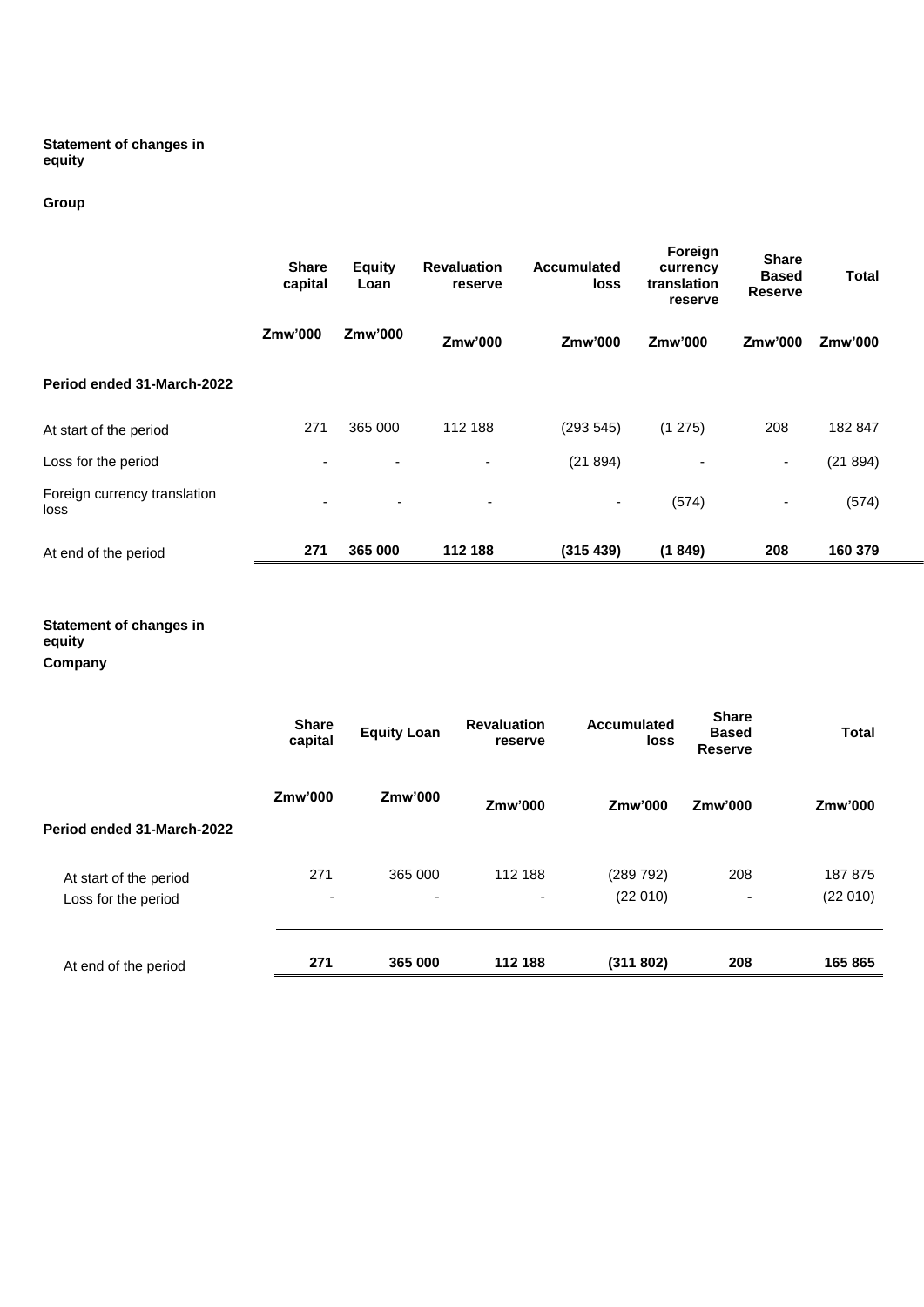|                                                                                      |                        | Group                  |                        | Company                |
|--------------------------------------------------------------------------------------|------------------------|------------------------|------------------------|------------------------|
| <b>Statements of cash flows</b>                                                      | 31-Mar-2022<br>Zmw'000 | 31-Mar-2021<br>Zmw'000 | 31-Mar-2022<br>Zmw'000 | 31-Mar-2021<br>Zmw'000 |
| <b>Cash flows from</b><br>operating activities                                       |                        |                        |                        |                        |
| Cash generated from<br>/(used in) operations<br>Net Interest paid<br>Income tax paid | 117 603<br>(8204)      | (17681)<br>(10092)     | 117 294<br>(8204)      | (19265)<br>(10092)     |
| Net cash generated from<br>/ (used in) operating<br>activities                       | 109 399                | (27 773)               | 109 090                | (29357)                |
| Net cash outflow from<br>investing activities                                        |                        |                        |                        |                        |
| Net (decrease)/ increase in<br>cash and cash equivalents                             | 109 399                | (27773)                | 109 090                | (29357)                |
| Movement in cash and<br>cash equivalents                                             |                        |                        |                        |                        |
| At start of the period                                                               | (107 150)              | (104529)               | (109 834)              | (89075)                |
| Net increase /(decrease) in<br>cash and cash equivalents                             | 109 399                | (27773)                | 109 090                | (29357)                |
| At end of the period                                                                 | 2 2 4 9                | (132 302)              | (744)                  | (135909)               |
| Comprising of:                                                                       |                        |                        |                        |                        |
| Cash and bank balances<br>Bank overdraft                                             | 66 804<br>(64555)      | 31 288<br>(163590)     | 63811<br>(64555)       | 27 681<br>(163590)     |
| Net cash and cash<br>equivalents                                                     | 2 2 4 9                | (132302)               | (744)                  | (135909)               |